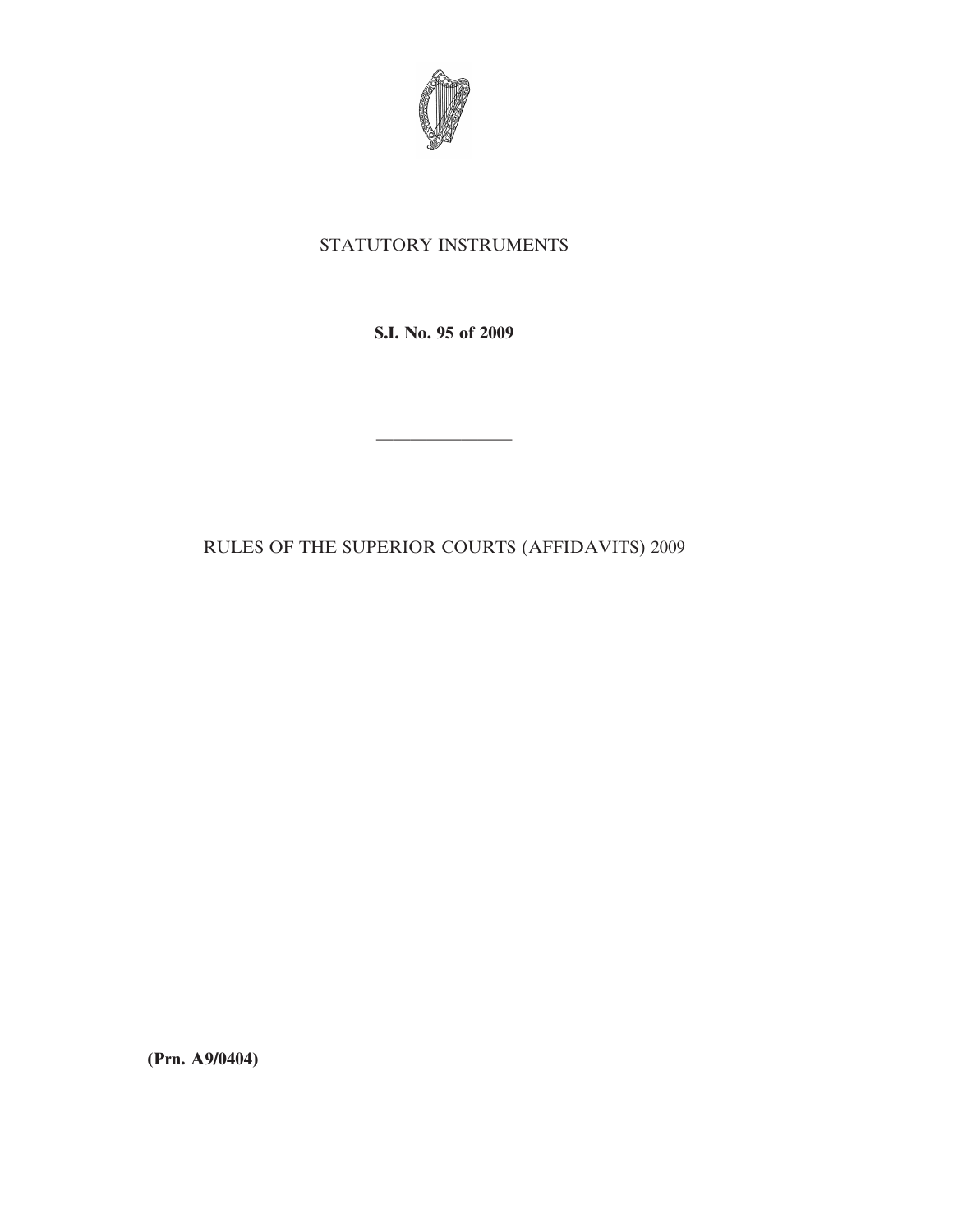## RULES OF THE SUPERIOR COURTS (AFFIDAVITS) 2009

We, the Superior Courts Rules Committee, constituted pursuant to the provisions of the Courts of Justice Act 1936, section 67, by virtue of the powers conferred upon us by the Courts of Justice Act 1924, section 36, and the Courts of Justice Act 1936, section 68 (as applied by the Courts (Supplemental Provisions) Act 1961, section 48), and the Courts (Supplemental Provisions) Act 1961, section 14, and of all other powers enabling us in this behalf, do hereby make the following Rules of Court.

Dated this 30th day of October, 2008.

Richard Johnson Joseph Finnegan Elizabeth Dunne Paul McGarry Mary Cummins Patrick Groarke Patrick O'Connor Noel Rubotham Maeve Kane

I concur in the making of the following Rules of Court.

Dated this 22 day of March, 2009.

DERMOT AHERN Minister for Justice, Equality and Law Reform

> *Notice of the making of this Statutory Instrument was published in "Iris Oifigiu´il" of* 27*th March*, 2009.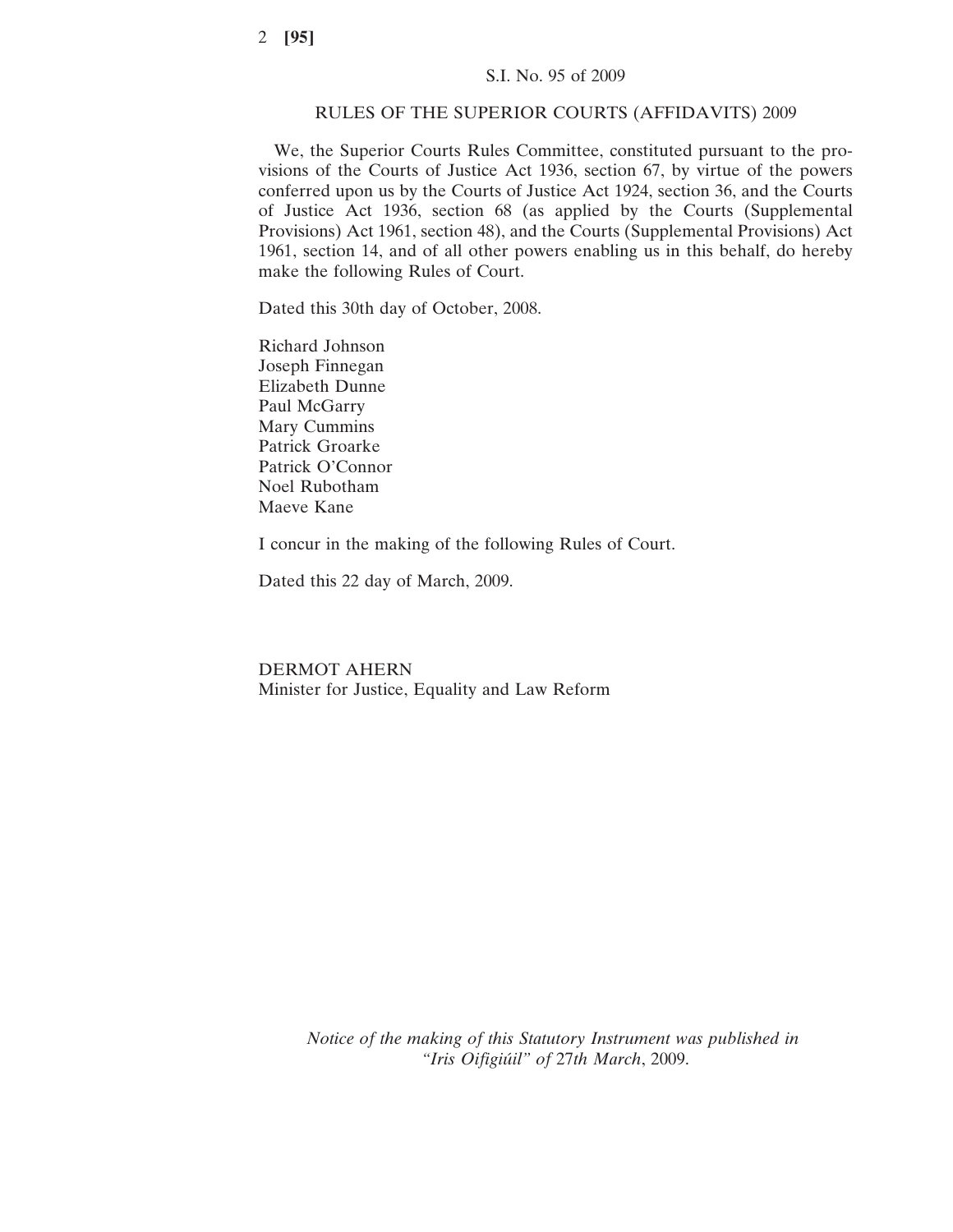## S.I. No. 95 of 2009

## RULES OF THE SUPERIOR COURTS (AFFIDAVITS) 2009

1. The Rules of the Superior Courts are hereby amended by the substitution for rule 14 of Order 40 of the following:

"14. (1) A person taking an affidavit shall certify in the jurat of every affidavit taken by him:

- (*a*) that he personally knows the deponent, or
- (*b*) that the deponent has been identified to him by some person personally known to him and named in the jurat who certifies his personal knowledge of the deponent, or
- (*c*) that the identity of the deponent has been established by him by reference to a relevant document containing a photograph of the deponent before the affidavit was taken,

and in a case to which paragraph (*c*) applies shall give particulars of the relevant document concerned.

(2) A person taking an affidavit shall, where it appears to him that the affidavit is sworn by any person who appears to be illiterate or blind, certify in the jurat that the affidavit was read in his presence to the deponent and, that the deponent fully understood it, and that the deponent made his signature or mark in his presence. No such affidavit shall be used in evidence in the absence of this certificate, unless the Court is otherwise satisfied that the affidavit was read over to and fully understood by the deponent.

(3) In this rule "relevant document" has the same meaning as in section 2 of the Statutory Declarations Act 1938."

2. These Rules shall come into operation on 16 the day of April 2009.

2. These Rules shall be construed together with the Rules of the Superior Courts 1986 to 2009 and may be cited as the Rules of the Superior Courts (Affidavits) 2009.